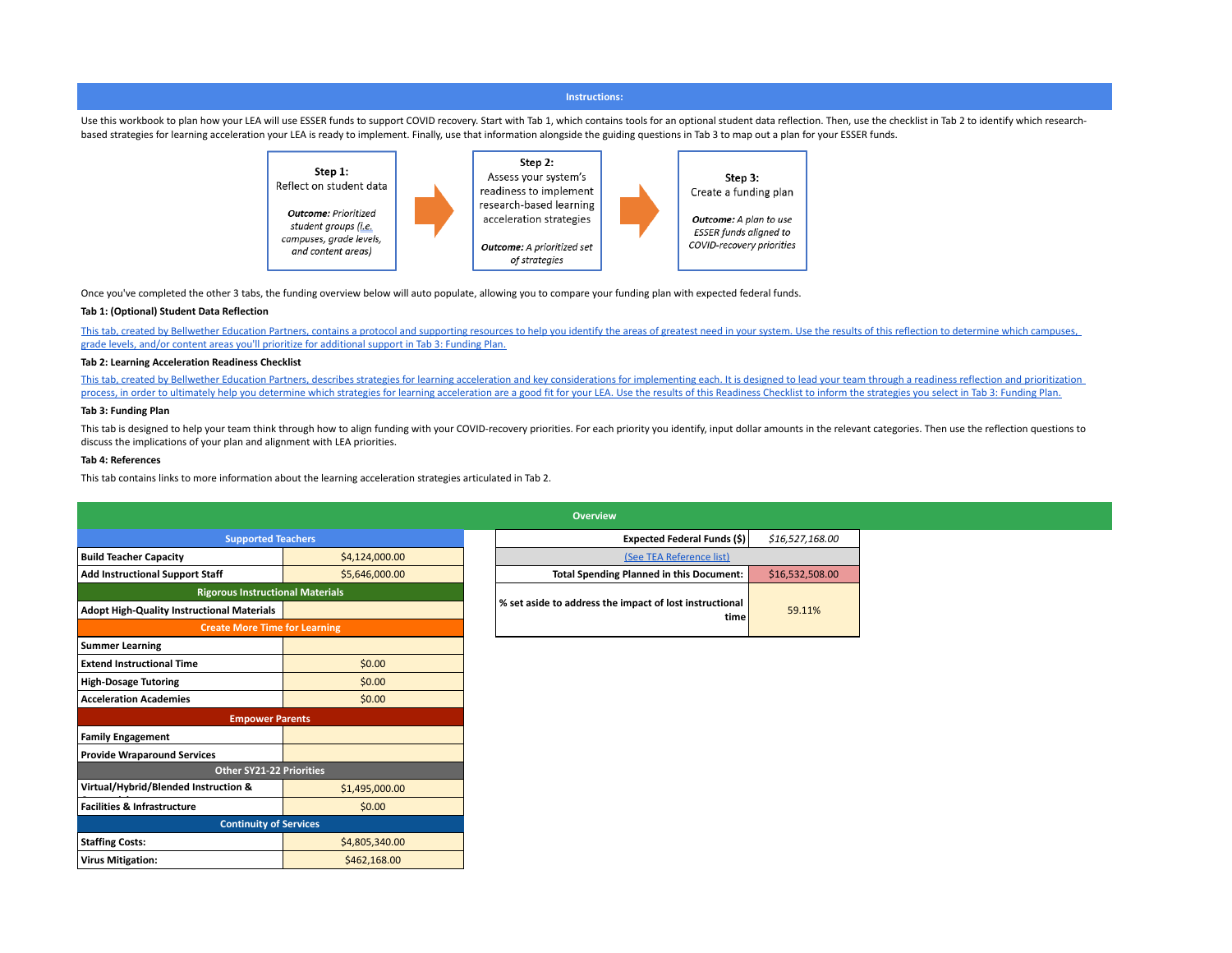#### **Instructions:**

[1. Select a subset of available student data to help your team understand the current state of student performance in your LEA. See](https://docs.google.com/document/d/13YG4gc3A162OJEG2N26d_pykPDwImIJCtga2y0XOq9M/edit) this document for additional guidance on choosing the highest leverage set of data for you

2. Format the data set so that it can be easily broken down by campus, special populations, grade levels, subject areas, and '21 learning format (virtual, hybrid, in-person). Insert link(s) to relevant data in Table E: Lin 3. Use the data to reflect on trends across your student population. Individually and then as a team, consider the guiding questions in Table F: Data Reflections + Insights. Be sure to pay particular attention to the perfo historically been underserved by your district.These prompts are meant as a starting place; be sure to capture relevant insights beyond these reflections questions as well.

### **Supporting Tools**

*Table E: Links to Data Sets*

| <b>Report Title</b>               | <b>Description</b>                                                                | Link |
|-----------------------------------|-----------------------------------------------------------------------------------|------|
| mCass Amplify SY 2020 - 2021      | State required Early Childhood Literacy assessment - Growth for grades K, 1, 2    |      |
| NWEA MAP Growth Math/Reading      | Diagnostic Growth assessment for grades 3-8; Comparison of Fall 2019 to Fall 2020 |      |
| STAAR EOC 2019 to 2021 Comparison | Comparison of district and campus performance on all 5 EOC subjects               |      |
|                                   |                                                                                   |      |

| Table F: Data Reflections + Insights                  |                                                                                                                            |                                                       |
|-------------------------------------------------------|----------------------------------------------------------------------------------------------------------------------------|-------------------------------------------------------|
|                                                       |                                                                                                                            |                                                       |
| <b>Reflection Questions</b>                           | <b>Reflections/Insights</b>                                                                                                | <b>Potential Impact for SY22</b>                      |
| Which groups of students have the highest/lowest      | K-2: Title I Schools showed 1/3 of students, on average, in all grades, in the lowest performing group, with close to half | Students below grade level will be less prepared for: |
| absolute performance this academic year? Consider     | of all students below grade level in the fall of 2020. 2nd grade students showed a higher number of students below         | Continuing grade curriculum                           |
| by campus, special populations, grade levels, subject | grade level. Title I schools showed the highest number of students in all grades who were below grade level at all 3       | Continuing grade prerequisite knowledge               |
| areas, and '20-21 learning format.                    | testing periods throughout the year.                                                                                       | STAAR preparation                                     |
|                                                       | 3-8: MAP Growth scores in Math showed 46% of students were Below grade level across grades 3-8 at Title I schools.         | EOC preparation                                       |
|                                                       | 37% of students at Title I schools were classified as Below grade level in Reading. A comparison of performance on         | SAT/ACT preparation                                   |
|                                                       | NWEA MAP from Fall 2019 to Fall 2020 showed a 10% increase in the number of students below grade level for all             | Completion of CTE courses and industry certification  |
|                                                       | grades in Math. Students showed steady performance from 2019 to 2020 in reading for most grades. Title I schools           |                                                       |
|                                                       | had the largest fluctuation in student performance on MAP tests in both Math and Reading.                                  |                                                       |
|                                                       | 9-12: Performance on TEA STAAR for End of Course Exams in Algebra 1, English 1, English 2, Biology, and US History,        |                                                       |
|                                                       | showed lower pass rates on average for all schools and a steep decline in the number of students who Meet Grade            |                                                       |
|                                                       | Level Standards. For our Title I and Alternative Accountability schools' students who passed the EOC for Alg.1, Eng. 1,    |                                                       |
|                                                       | and Eng.2 were 43%, 35% and 48% respectively. English 1 and 2, showed the highest decrease, with around a 10%              |                                                       |
|                                                       | drop in the number of students who passed, and a further 10% decrease in those students who Meet Grade Level               |                                                       |
|                                                       | Standard. Algebra 1 also showed a decrease in the number of students who Meet Grade Level Standard. Biology and            |                                                       |
|                                                       | US History, while showing higher overall pass rates for 2021, showed a 5% decrease in students who Approached and          |                                                       |
|                                                       | Met Grade Level Standards each. Participation rates were lower than previous years.                                        |                                                       |
|                                                       |                                                                                                                            |                                                       |
| Which groups of students demonstrated the             | K-2: Kindergarten students showed the most gains across all schools, specifically Title 1 schools. However, even with      |                                                       |
| highest/lowest levels of growth this academic year?   | these gains Title 1 schools showed 30-50% (more in some cases) of students who were Below or Well Below grade              |                                                       |
|                                                       | level at the final testing period in 2021. 2 grade students more often than not showed either no growth or a decline in    |                                                       |
|                                                       | some schools.                                                                                                              |                                                       |
|                                                       | 3-8: Math showed the most significant decline from Fall to Fall for all grades at Title I schools. Reading showed a        |                                                       |
|                                                       | steady period of no growth from Fall to Fall.                                                                              |                                                       |
|                                                       | 9-12: All EOC subjects showed a drop in the number of students passing end of year STAAR Tests, with the largest           |                                                       |
|                                                       | impact being seen in the steep decline of students, across all schools and subjects, who Meet Grade Level Standard.        |                                                       |
|                                                       | English 1 and 2 show the largest learning loss.                                                                            |                                                       |
| How much does the performance of each group of        |                                                                                                                            |                                                       |
| students differ from the LEAs average performance?    |                                                                                                                            |                                                       |
| The state's?                                          |                                                                                                                            |                                                       |
| How much does the performance of each group of        | K-2: Students in these grade have not been formally assessed in prior years. Performance at the Beginning compared         |                                                       |
| students differ from their performance last year?     | to the End of year show some growth, but not enough.                                                                       |                                                       |
|                                                       | 3-8: A comparison of performance on NWEA MAP from Fall 2019 to Fall 2020 showed a 10% increase in the number of            |                                                       |
|                                                       | students below grade level for all grades in Math. Students showed steady performance from 2019 to 2020 in reading         |                                                       |
|                                                       | for most grades. Title I schools had the largest fluctuation in student performance on MAP tests in both Math and          |                                                       |
|                                                       | Reading.                                                                                                                   |                                                       |
|                                                       | 9-12: Performance on TEA STAAR for End of Course Exams in Algebra 1, English 1, English 2, Biology, and US History,        |                                                       |
|                                                       | showed lower pass rates on average for all schools and a steep decline in the number of students who Meet Grade            |                                                       |
|                                                       | Level Standards. English 1 and 2, showed the highest decrease, with around a 10% drop in the number of students            |                                                       |
|                                                       | who passed, and a further 10% decrease in those students who Meet Grade Level Standard. Algebra 1 also showed a            |                                                       |
|                                                       | decrease in the number of students who Meet Grade Level Standard. Biology and US History, while showing higher             |                                                       |
|                                                       | overall pass rates for 2021, showed a 5% decrease in students who Approached and Met Grade Level Standards each.           |                                                       |
|                                                       | Participation rates were lower than previous years for Title I Schools.                                                    |                                                       |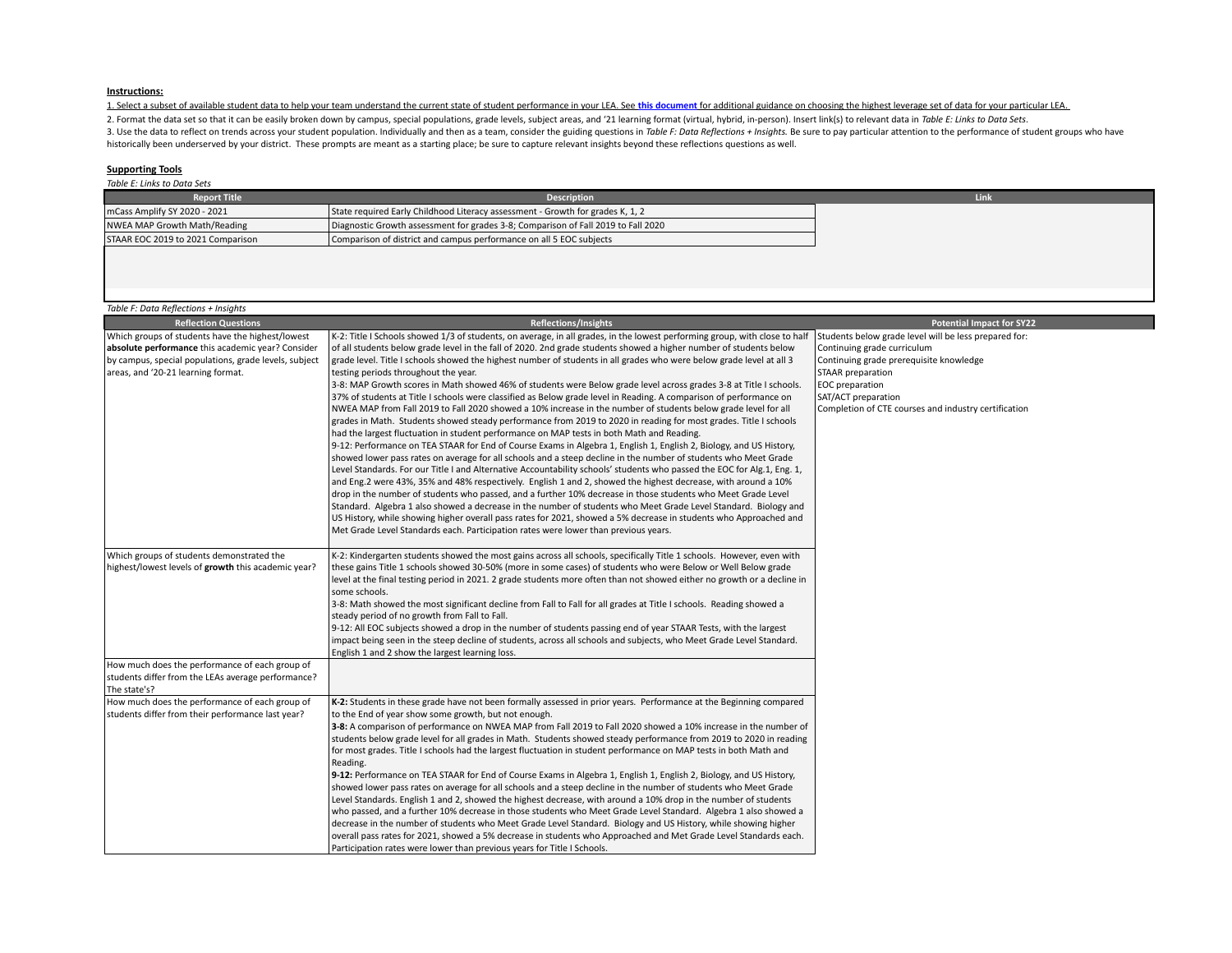An integral portion of your ST1-22 plan will be defining your LEA's strategy to address undirelevant phase of the metric model is the behavior and the phase patematically consider and the metrical phases are also and the c

# TEA To Catch Kids Up, Schools Must Make Significant Changes **BELLWETHER** ⊡

**Instructions:** cceleration Strategy (Column D), consider the Reflection Questions in Column E. Discuss your answer (Yes/Ao/Somewhat) and check the box in the appropriate column (F-H). Record any reflection notes in Column 1. Based<br>Column

2. Once you have completed your Current State Assessment (Columns CJ), your team will need to determine which subset of strategies you will pursue for SY21-22. It is not realistic or productive to take on too many iseming

3. Your team will scign a priority level to each strategy in Column N. Options include Top Priority, Maybe Later, Deprioritized, and Already in Place. Top Priorities will move forward to implementation planning. To determi

#### **Learning Acceleration Readiness Reflection Tool**

|                               |        | <b>Learning Acceleration Strategy</b>                              | <b>System Readliness Reflection</b>                                                                                                                                                       | Yes                                                                                                                                                                | Is this present at my school/LEA?<br>No | Somewhat                                                                 | <b>Reflection Notes</b>                                                                                                                                   | <b>Current Need</b> | <b>Effort Level</b> | <b>Priority Level</b> |
|-------------------------------|--------|--------------------------------------------------------------------|-------------------------------------------------------------------------------------------------------------------------------------------------------------------------------------------|--------------------------------------------------------------------------------------------------------------------------------------------------------------------|-----------------------------------------|--------------------------------------------------------------------------|-----------------------------------------------------------------------------------------------------------------------------------------------------------|---------------------|---------------------|-----------------------|
|                               |        |                                                                    | Do students have explicit, systematic practice with Foundational Skills?                                                                                                                  |                                                                                                                                                                    |                                         |                                                                          | Approximately 70% of our campuses implemented an explicit K-3 phonics                                                                                     |                     |                     |                       |
|                               |        | Implement Key Components of<br>Effective Instruction in Reading    | Does our current approach to literacy include opportunities for students to read.<br>wite, and speak about both literary and informational grade-level texts?                             |                                                                                                                                                                    |                                         | $\mathbf{x}$                                                             | program or will implement one in the 2021-2022 school year. With the<br>low performance of 2nd grade students in literacy, additional time on             | Medium              | Medium              | <b>Top Priority</b>   |
|                               |        | Language Arts                                                      | Do we have embedded literacy assessments that drive instruction?<br>Are teachers trained in delivering research-based literacy instruction? Is that training                              | $\boldsymbol{\mathbf{x}}$                                                                                                                                          |                                         |                                                                          | phonics instruction in the lower grades is needed along with additional                                                                                   |                     |                     |                       |
|                               |        |                                                                    | anslating to effective practice?                                                                                                                                                          |                                                                                                                                                                    |                                         | $\mathbf{x}$                                                             | teacher training on literacy instruction.                                                                                                                 |                     |                     |                       |
|                               | لو     |                                                                    | Does our current approach to math include a strategic progression of concepts, not<br>ust isolated skills?                                                                                | $\mathbf{x}$                                                                                                                                                       |                                         | In review of the current math programs, there is a TEKS alignment focus. |                                                                                                                                                           |                     |                     |                       |
|                               |        | <b>Implement Key Components of</b>                                 | loes our approach emphasize mastery of conceptual understanding prior to moving<br>o procedural fluency and applications?                                                                 |                                                                                                                                                                    | $\mathbf{x}$                            |                                                                          | There are areas of opportunities to place more focus on the mastery of                                                                                    |                     |                     |                       |
|                               | ă      | Effective Instruction in Math                                      | Do we have embedded math assessments that drive instruction?<br>Are teachers trained in delivering research-based math instruction? Is that training<br>ranslating to effective practice? |                                                                                                                                                                    | $\mathbf{x}$                            |                                                                          | conceptual understanding and procedural fluency. Additional embedded<br>math assessments are needed to drive instruction along with training for          | High                | High                | <b>Top Priority</b>   |
|                               | ž      |                                                                    |                                                                                                                                                                                           |                                                                                                                                                                    | $\mathbf{x}$                            |                                                                          | instructional staff in 3-8 and Algebra 1.                                                                                                                 |                     |                     |                       |
| <b>Supported Teachers</b>     | ž      |                                                                    |                                                                                                                                                                                           |                                                                                                                                                                    |                                         |                                                                          |                                                                                                                                                           |                     |                     |                       |
|                               | Build' |                                                                    | Do we have a plan to collect student-level data on prerequisite skill gaps?<br>Do we have enough time and flexibility in our schedule and staffing model to allow                         |                                                                                                                                                                    | $\boldsymbol{\mathbf{x}}$               | $\mathbf{x}$                                                             | There is currently a need for a systematic approach to provide<br>interventions, how we train personnel and the selection of robust high                  |                     |                     |                       |
|                               |        | Deliver Interventions and<br>Individualized Supports (e.g.         | for strategic pre-teaching?<br>Do we have instructional materials aligned to prerequisite skill gaps that teachers can                                                                    |                                                                                                                                                                    |                                         |                                                                          | quality intervention materials for reading and mathematics. There is a                                                                                    |                     |                     |                       |
|                               |        | Just-in-Time Intervention,                                         | use for pre-teaching or interventions?                                                                                                                                                    |                                                                                                                                                                    |                                         | x                                                                        | current need to develop a system to track and progress monitor students<br>and the effectiveness of our intervention programs that lack consistency       | High                | High                | <b>Top Priority</b>   |
|                               |        | Differentiation, Scaffolding, and<br>Small Group/1:1 Intervention) | Do we have a clear set of researched-based differentiation/scaffolding strategies (e.<br>., leveled texts and questioning) that teachers know how to implement?                           |                                                                                                                                                                    | $\mathbf x$                             |                                                                          | in material use, implementation strategies, support and data collection.<br>We believe this has contributed to the continued overall low                  |                     |                     |                       |
|                               |        |                                                                    | Do we have a plan in place to monitor student progress and the effectiveness of                                                                                                           |                                                                                                                                                                    | $\boldsymbol{\mathbf{x}}$               |                                                                          | performance, particularly in math, by students at all grade levels.                                                                                       |                     |                     |                       |
|                               |        |                                                                    | tervention programs?                                                                                                                                                                      |                                                                                                                                                                    |                                         |                                                                          |                                                                                                                                                           |                     |                     |                       |
|                               |        |                                                                    | Do we have additional staff who could be reassigned to support student<br>interventions?                                                                                                  |                                                                                                                                                                    |                                         | x                                                                        | For certain geographic areas, there is a struggle to hire, support, and<br>retain highly qualified paraprofessionals. The plan moving forward would       |                     |                     |                       |
|                               |        |                                                                    | Have we historically been able to find and hire high-quality paraeducators and                                                                                                            |                                                                                                                                                                    | $\mathbf{x}$                            |                                                                          | be to hire a team of district math and literacy coaches that would deploy<br>to high need areas and provide additional support and train teachers on      |                     |                     |                       |
|                               |        | <b>Add Instructional Support Staff</b>                             | terventionists?<br>Do we have a system in place for training and coaching instructional support staff?                                                                                    |                                                                                                                                                                    | $\boldsymbol{\mathbf{x}}$               |                                                                          | instructional best practices. Emphasis would also be placed on how to                                                                                     | High                | High                | <b>Top Priority</b>   |
|                               |        |                                                                    | Have teachers been trained on how to utilize instructional support staff in their                                                                                                         |                                                                                                                                                                    |                                         |                                                                          | effectively utilize instructional support staff within their classrooms. An<br>MTSS intervention team is vital to support intervention and individualized |                     |                     |                       |
|                               |        |                                                                    | lassrooms?                                                                                                                                                                                |                                                                                                                                                                    | $\boldsymbol{\mathbf{x}}$               |                                                                          | student sunnorts                                                                                                                                          |                     |                     |                       |
|                               |        |                                                                    | Have we adopted materials across all grade levels and subject areas that are                                                                                                              |                                                                                                                                                                    |                                         |                                                                          |                                                                                                                                                           |                     |                     |                       |
| orous Instructional Materials |        |                                                                    | considered high quality by the Texas Resource Review (TRR) (i.e. Full coverage of                                                                                                         |                                                                                                                                                                    |                                         | x                                                                        |                                                                                                                                                           |                     |                     |                       |
|                               |        |                                                                    | TEKS and ELPS and rated 80% or above in the 3 essential rubric domains)?<br>If our instructional materials have not been externally rated, do TRR Rubrics indicate                        |                                                                                                                                                                    |                                         |                                                                          |                                                                                                                                                           |                     |                     |                       |
|                               |        | <b>Fosure that all students have access</b>                        | that they are high quality?                                                                                                                                                               | $\mathbf{x}$<br>Each model currently has a robust TEKS aligned curriculum. Deficiencies<br>exist in training, tracking of student progress and the fidelity of how |                                         |                                                                          |                                                                                                                                                           |                     |                     |                       |
|                               |        | to high-quality instructional<br>materials                         | Do our instructional materials support all learners, including students with<br>disabilities, English Learners, and students identified as gifted and talented?                           |                                                                                                                                                                    |                                         | x                                                                        | materials are implemented. Shoring up these areas will allow us to<br>pinpoint gaps in student performance and/or teacher support.                        | Low                 | Low                 | <b>Maybe Later</b>    |
|                               |        |                                                                    | Are teachers adequately trained on those materials?                                                                                                                                       |                                                                                                                                                                    |                                         | $\boldsymbol{\mathbf{x}}$                                                |                                                                                                                                                           |                     |                     |                       |
|                               |        |                                                                    | Are those materials currently implemented with fidelity?<br>Do we have formative and summative assessments in place aligned to these                                                      |                                                                                                                                                                    |                                         |                                                                          |                                                                                                                                                           |                     |                     |                       |
|                               |        |                                                                    | $\mathbf x$<br>materials that enable frequent progress monitoring toward grade-level mastery?                                                                                             |                                                                                                                                                                    |                                         |                                                                          |                                                                                                                                                           |                     |                     |                       |
|                               |        |                                                                    | Do we have the physical space, financial resources, and time necessary to provide                                                                                                         | $\boldsymbol{\mathbf{x}}$                                                                                                                                          |                                         |                                                                          |                                                                                                                                                           |                     |                     |                       |
|                               |        |                                                                    | summer programming?<br>Do we have qualified staff who are able and willing to support learning during the                                                                                 |                                                                                                                                                                    |                                         |                                                                          | Many campuses provide adequate summer learning opportunities:                                                                                             |                     |                     |                       |
|                               |        | <b>Provide Summer Learning</b><br><b>Opportunities</b>             | summer?                                                                                                                                                                                   |                                                                                                                                                                    |                                         | $\mathbf{x}$                                                             | however, campuses often execute these plan on their own. We do not<br>have a coordinated district plan for summer learning opportunities or to            | <b>Low</b>          | Low                 | <b>Maybe Later</b>    |
|                               |        |                                                                    | Do we have a clear vision and plan for how summer learning time will increase<br>tudents' readiness for the school year?                                                                  |                                                                                                                                                                    |                                         | $\mathbf{x}$                                                             | track programs in number or effectiveness.                                                                                                                |                     |                     |                       |
|                               |        |                                                                    | Is there demand from families for summer programs?                                                                                                                                        | $\mathbf x$                                                                                                                                                        |                                         |                                                                          |                                                                                                                                                           |                     |                     |                       |
|                               |        |                                                                    | Do we have access to the financial resources and physical space necessary to extend                                                                                                       | $\boldsymbol{\mathbf{x}}$                                                                                                                                          |                                         |                                                                          |                                                                                                                                                           |                     |                     |                       |
|                               |        |                                                                    | instructional time by lengthening the day or year?<br>Do we have access to qualified staff who could support learning during that                                                         |                                                                                                                                                                    |                                         |                                                                          | Many of our campuses are implementing extended school days and /or<br>intervention periods. During this time, the structure and resources are             |                     |                     |                       |
|                               |        | <b>Extend Instructional Time</b>                                   | extended time?                                                                                                                                                                            |                                                                                                                                                                    |                                         |                                                                          | provided. Deficits exists in the consistency of training of<br>paraprofessionals and implementation with fidelity. This structure is new                  | Low                 | Low                 | <b>Maybe Late</b>     |
|                               |        |                                                                    | Do we have the leadership capacity to develop a clear vision and plan for a high<br>impact use of that time?                                                                              |                                                                                                                                                                    |                                         |                                                                          | for our campus directores and instructional staff. Training is needed on                                                                                  |                     |                     |                       |
|                               |        |                                                                    | Do we have buy in from the family and community on the option of extended<br>$\mathbf{x}$                                                                                                 |                                                                                                                                                                    |                                         |                                                                          | how to properly plan, implement, and conduct extended instructional<br>time                                                                               |                     |                     |                       |
|                               |        |                                                                    | instructional time?                                                                                                                                                                       |                                                                                                                                                                    |                                         |                                                                          |                                                                                                                                                           |                     |                     |                       |
|                               |        |                                                                    | Do we have high-quality materials that could be utilized by tutors?<br>Do we have adequate time in the schedule (or outside of school hours) to ensure                                    | $\mathbf{x}$<br>$\mathbf{x}$                                                                                                                                       |                                         |                                                                          | Many campuses have a tutoring program. In previous years, emphasis<br>was placed on individualized tutoring and student hours/ tracked. Due to            |                     |                     |                       |
|                               |        | <b>Provide High-Dosage Tutoring</b>                                | students engage in at least 3 sessions per week?                                                                                                                                          |                                                                                                                                                                    |                                         |                                                                          | COVID, this process lacked focus and the time on task for students was                                                                                    | Medium              | Medium              | <b>Maybe Later</b>    |
|                               |        |                                                                    | Do we have access to sufficient numbers of staff or volunteers to provide consistent<br>supports and resources to compensate them (if necessary)?                                         |                                                                                                                                                                    |                                         | $\mathbf{x}$                                                             | limited. This is reflected in the lower performance of our EOC scores<br>across the district.                                                             |                     |                     |                       |
|                               |        |                                                                    | Do we have the capacity to adequately train and monitor our tutoring corps?                                                                                                               |                                                                                                                                                                    |                                         | $\overline{\mathbf{x}}$                                                  |                                                                                                                                                           |                     |                     |                       |
|                               |        |                                                                    | Do we have space in our schedule (holiday breaks, intersessions, weekends) to                                                                                                             |                                                                                                                                                                    |                                         | $\mathbf{x}$                                                             |                                                                                                                                                           |                     |                     |                       |
|                               |        |                                                                    | provide additional instruction in a focus content area?<br>Do we have highly qualified teachers who could work in this setting and resources to                                           |                                                                                                                                                                    |                                         | $\mathbf{x}$                                                             |                                                                                                                                                           |                     |                     |                       |
|                               |        | <b>Create Acceleration Academies</b>                               | compensate them?<br>Do we have high quality instructional materials to use in the academies?                                                                                              |                                                                                                                                                                    |                                         | $\mathbf x$                                                              | We currently do not have a G/T program and/or acceleration academies                                                                                      | Low                 | Low                 | <b>Maybe Later</b>    |
|                               |        |                                                                    | Do we have a sufficient need and interest from families for such a model?                                                                                                                 | $\mathbf{x}$                                                                                                                                                       |                                         |                                                                          |                                                                                                                                                           |                     |                     |                       |
|                               |        |                                                                    |                                                                                                                                                                                           |                                                                                                                                                                    |                                         |                                                                          |                                                                                                                                                           |                     |                     |                       |
|                               |        |                                                                    | Do we have systems in place to ensure that every family has one primary point-of-<br>contact at the school (especially for secondary campuses)?                                           | $\boldsymbol{\mathbf{x}}$                                                                                                                                          |                                         |                                                                          |                                                                                                                                                           |                     |                     |                       |
|                               |        |                                                                    | Is there demand from families and the community for more contact and resources to                                                                                                         | $\boldsymbol{\mathbf{x}}$                                                                                                                                          |                                         |                                                                          |                                                                                                                                                           | Low                 | Low                 | In Place              |
|                               |        | <b>Engage Families</b>                                             | Support learning at home?<br>Have we ever provided training for parents to support their students at home?                                                                                |                                                                                                                                                                    |                                         | $\mathbf{x}$                                                             |                                                                                                                                                           |                     |                     |                       |
|                               |        |                                                                    | Do we have translation resources and other supports to ensure that we can reach all<br>Szailima                                                                                           |                                                                                                                                                                    |                                         | $\mathbf{x}$                                                             |                                                                                                                                                           |                     |                     |                       |
|                               |        |                                                                    | Do we have a plan in place to measure students' social, emotional, and mental health                                                                                                      |                                                                                                                                                                    |                                         |                                                                          |                                                                                                                                                           |                     |                     |                       |
|                               |        |                                                                    | needs?                                                                                                                                                                                    |                                                                                                                                                                    |                                         |                                                                          |                                                                                                                                                           |                     |                     |                       |
|                               |        |                                                                    | Do we have sufficient staff to meet students' needs, such as counselors, social<br>vorkers, and school psychologists?                                                                     |                                                                                                                                                                    |                                         |                                                                          | With the strain of COVID and the burden placed on families, additional                                                                                    |                     | Medium              |                       |
|                               |        | <b>Provide Wraparound Services</b>                                 | Do we have access to resources (e.g. curriculum, technology) to support students'<br>Ctoamgolywab legatioma has leian:                                                                    |                                                                                                                                                                    |                                         |                                                                          | Medium<br>social and emotional support staff are needed.                                                                                                  |                     |                     | <b>Maybe Later</b>    |
|                               |        |                                                                    | s there time built into the school day for students to receive individualized                                                                                                             |                                                                                                                                                                    |                                         | $\mathbf{x}$                                                             |                                                                                                                                                           |                     |                     |                       |
|                               |        |                                                                    | raparound supports?                                                                                                                                                                       |                                                                                                                                                                    |                                         |                                                                          |                                                                                                                                                           |                     |                     |                       |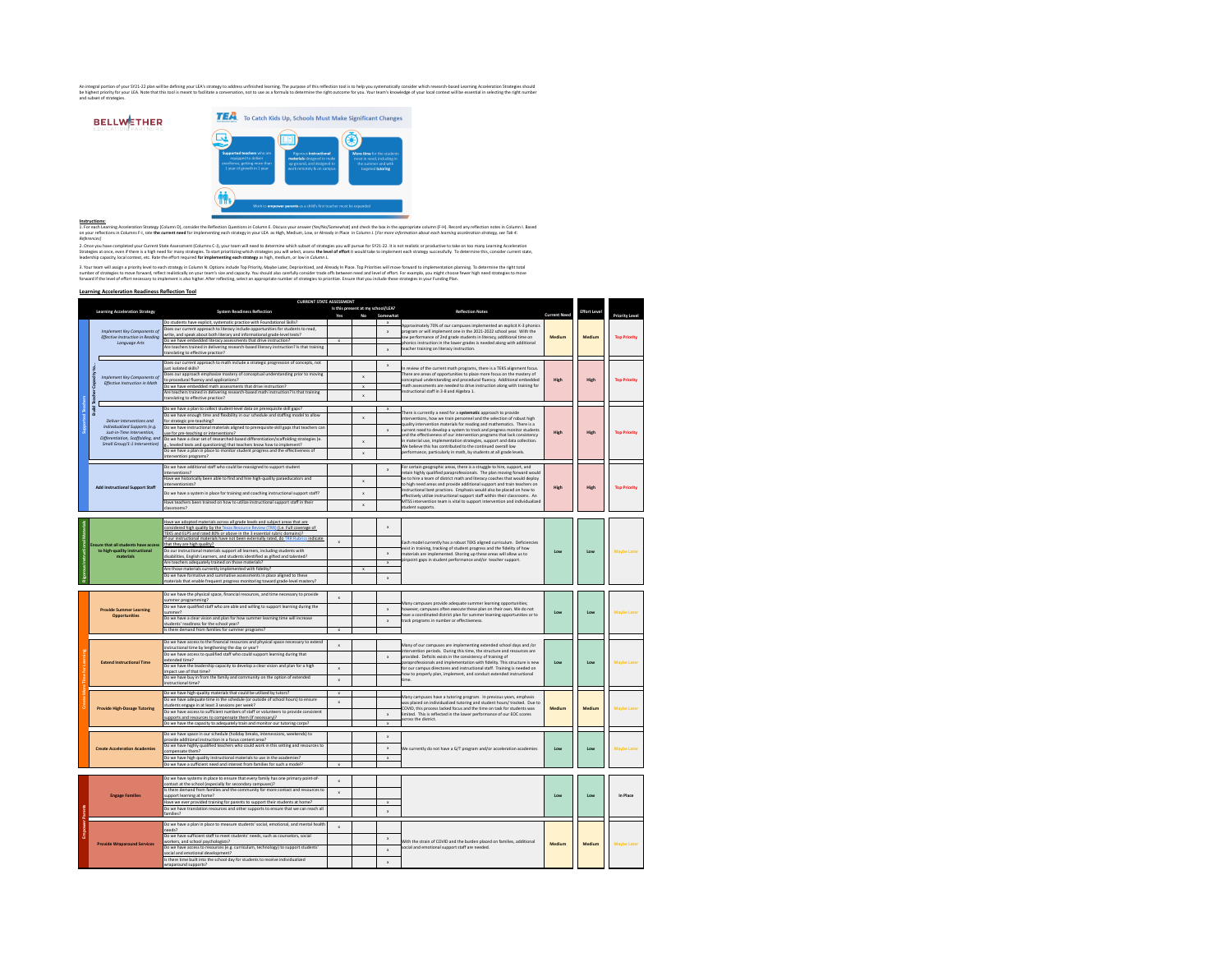| Included in<br><b>ESSER III</b><br>Application |                                | Instructions: Use this tab to think through how you will fund your COVID-recovery priorities. For each<br>priority you identify, input estimated dollar amounts in the relevant rows. Cells shaded light yellow<br>will automatically total the funding amounts for that priority. Then use the reflection questions in<br>columns H-Q to think through the implications of your plan and to what degree it aligns with LEA | <b>High Level Plan</b><br>(yes/no/brief description)                          | <b>Estimated Amo</b><br>(s) | Who will benefit from these strategies and improvements?<br>Use the optional Student Data Reflection on Tab 1 to help you<br>Campus(es) | etermine which campuses, grade levels, and content areas to<br>Grade Level(s) | Content Area(s)           | <b>Review relevant</b><br><b>TEA programs</b> | Are there other. Do you plan to fund this strateg<br>Fants available to with other grants, support from<br>pport this work? your LEA's federal funds, or with<br>a blend of in-house and external<br>grant funding? | Do you plan to<br>eyond the life of<br>federal funds? | If yes/maybe, describe what<br>funding sources you will use to<br>sustain this work in the long-tern | How does this work align to<br>your LEA's mission and vision?     | How will this work pr<br>equity?                                                                                      |                                   | III this work have If yes, how do you plan to adjust staffing<br>an impact on and scheduling to maximize the impact of<br>staffing or this work on student learning and overall<br>wellbeing? | Will this work<br>quire changes to<br>ersight roles and  | If yes, how do you plan to adjust your<br>structures for oversight and accountability t<br>maximize the impact of this work on studen<br>learning and overall well beit |
|------------------------------------------------|--------------------------------|-----------------------------------------------------------------------------------------------------------------------------------------------------------------------------------------------------------------------------------------------------------------------------------------------------------------------------------------------------------------------------------------------------------------------------|-------------------------------------------------------------------------------|-----------------------------|-----------------------------------------------------------------------------------------------------------------------------------------|-------------------------------------------------------------------------------|---------------------------|-----------------------------------------------|---------------------------------------------------------------------------------------------------------------------------------------------------------------------------------------------------------------------|-------------------------------------------------------|------------------------------------------------------------------------------------------------------|-------------------------------------------------------------------|-----------------------------------------------------------------------------------------------------------------------|-----------------------------------|-----------------------------------------------------------------------------------------------------------------------------------------------------------------------------------------------|----------------------------------------------------------|-------------------------------------------------------------------------------------------------------------------------------------------------------------------------|
|                                                | gies for Learning Acceleration |                                                                                                                                                                                                                                                                                                                                                                                                                             |                                                                               |                             |                                                                                                                                         |                                                                               |                           |                                               |                                                                                                                                                                                                                     |                                                       |                                                                                                      |                                                                   |                                                                                                                       |                                   |                                                                                                                                                                                               |                                                          |                                                                                                                                                                         |
|                                                | ons & individualized supports  | Build teacher capacity to implement key components of effective instruction and deliver                                                                                                                                                                                                                                                                                                                                     |                                                                               | S4.124,000.00               | Available to<br>ounders, Quest,                                                                                                         | Grades k-12                                                                   | Math<br>ELAR              | No.                                           | With in-house funding.                                                                                                                                                                                              | Maybe                                                 | Should coaching prove to benefit<br>teacher effectiveness, and thus                                  | The LEA believes in people. It Staff come from a variety of       | as promoted staff development experiences and trainings. The                                                          | Yes                               | The role of coaching requires time for<br>experts to view, model, and communicate                                                                                                             | Yes                                                      | The role of an expert in teaching and learning<br>will need to work collaboratively with the                                                                            |
|                                                |                                | Personnel (FTE): Will additional teachers or staff be needed to reduce class sizes,<br>Personnel (FTE): implement interventions, or provide training?                                                                                                                                                                                                                                                                       | Yes (17 coaches)                                                              | \$3,825,000.00              | iSchool, and<br>re/Ignite Schools                                                                                                       |                                                                               | Science<br>Social Studies |                                               |                                                                                                                                                                                                                     |                                                       | improve student learning, a<br>reallocation of existing funding                                      | at various levels for the past LEA approaches every staff         | member with an attention to                                                                                           |                                   | excellence in teaching and learning. School<br>schedules will need to build in connectual                                                                                                     |                                                          | school administrative staff. Campus Leaders<br>will help to identify the staff in need of                                                                               |
|                                                |                                | Are additional instructional materials necessary to help teachers                                                                                                                                                                                                                                                                                                                                                           |                                                                               |                             |                                                                                                                                         |                                                                               |                           |                                               |                                                                                                                                                                                                                     |                                                       | between support personnel and th                                                                     | decade, building a professional<br>development department that    | improving not just the employe                                                                                        |                                   | for staff to utilize the coaches including:                                                                                                                                                   |                                                          | coaching, and coaches will be vital in                                                                                                                                  |
|                                                |                                | nal Materials: implement the key components of effective instruction and/or<br>interventions?                                                                                                                                                                                                                                                                                                                               | Yes (17 \$1000 budgets)                                                       | \$51,000.00                 |                                                                                                                                         |                                                                               |                           |                                               |                                                                                                                                                                                                                     |                                                       | functions of district staff may be<br>required to maintain the use of                                |                                                                   | has served to support and drive but the community of colleague<br>staff improvement at the school around them. We are |                                   | planning time, pre and post lesson dialogue<br>observations, and trainings.                                                                                                                   |                                                          | communicating progress and growth. This<br>collaborative approach to staff effectiveness                                                                                |
|                                                |                                | Stipends: Are stipends needed to support training, coaching, or additional time for Yes (sub pay for release time<br>collaboration?                                                                                                                                                                                                                                                                                         | during coaching)                                                              | \$45,000.00                 |                                                                                                                                         |                                                                               |                           |                                               |                                                                                                                                                                                                                     |                                                       | school level coaches.                                                                                | and district levels. The LEA has<br>wested in its people and will | continuously making an effort to<br>bring about awareness for each                                                    |                                   |                                                                                                                                                                                               |                                                          | will be achieved through clear and consistent<br>communication and leadership oversight.                                                                                |
|                                                |                                | Technology: Will additional technology be needed to implement effective core and<br>supplemental instruction?                                                                                                                                                                                                                                                                                                               | Yes (tech)                                                                    | \$50,000.00                 |                                                                                                                                         |                                                                               |                           |                                               |                                                                                                                                                                                                                     |                                                       |                                                                                                      | ontinue to provide our staff                                      | person's place in creating and                                                                                        |                                   |                                                                                                                                                                                               |                                                          |                                                                                                                                                                         |
|                                                |                                | Operations: What impact will improvements to core instruction and targeted                                                                                                                                                                                                                                                                                                                                                  | Travel expenses for Coaches                                                   | \$153,000.00                |                                                                                                                                         |                                                                               |                           |                                               |                                                                                                                                                                                                                     |                                                       |                                                                                                      | ith great opportunities for<br>wth.                               | maintaining a culture of<br>professionalism and                                                                       |                                   |                                                                                                                                                                                               |                                                          |                                                                                                                                                                         |
|                                                | mal support staff              | supports have on operations, e.g. transportation, food, and facilities?                                                                                                                                                                                                                                                                                                                                                     | with more than one campu.                                                     | \$5,646,000.00              | campuses have a                                                                                                                         | Grades k-12                                                                   | ELAR                      | Yes                                           | With in-house funding and Title                                                                                                                                                                                     | Maybe                                                 | Should interventionalists prov                                                                       | he LEA is committed the success Every students deserves an        | inclusiveness                                                                                                         |                                   | The use of interventionalists must                                                                                                                                                            | Yes                                                      | The general education teacher will oversee the                                                                                                                          |
|                                                |                                | <br>Personnel (FTE): What additional staff will you hire to provide interventions or support<br>Personnel (FTE): differentiation and scaffolding in core courses?                                                                                                                                                                                                                                                           | Yes (31 Interventionists)                                                     | \$5,580,000.00              | red for specialized                                                                                                                     |                                                                               |                           |                                               |                                                                                                                                                                                                                     |                                                       | successful in improving student                                                                      | f all students.                                                   | opportunity to be academically                                                                                        |                                   | complement the existing teaching and                                                                                                                                                          |                                                          | use of the interventionalist with their students                                                                                                                        |
|                                                |                                | Stipends: Are stipends needed to support training, coaching, or additional time for                                                                                                                                                                                                                                                                                                                                         |                                                                               |                             | support in<br>erventions and                                                                                                            |                                                                               |                           |                                               |                                                                                                                                                                                                                     |                                                       | learning, a reallocation of existing<br>general and Title funds may be                               |                                                                   | successful. The interventio<br>will contribute to proving the                                                         |                                   | learning that takes place during the<br>scheduled classroom time. Interventions                                                                                                               |                                                          | This coordination will allow for specific skill<br>identification and provide opportunity to                                                                            |
|                                                |                                | collaboration?<br>sure that all students have access to high-quality instructional materials                                                                                                                                                                                                                                                                                                                                | Yes (22 \$1000 budgets)                                                       | \$66,000.00                 | ESL/BE.                                                                                                                                 |                                                                               |                           |                                               |                                                                                                                                                                                                                     |                                                       | guired.                                                                                              |                                                                   | academic supports necessary for                                                                                       |                                   | and small group supports will occur                                                                                                                                                           |                                                          | collaborate on instructional ideas, re-teaching,                                                                                                                        |
|                                                |                                | -<br><b>hand Materials:</b> What additional instructional materials will you need to ensure that that<br>high-quality materials are used in every grade and content area?<br><b>Stipends:</b> $\frac{Am \times k\text{lept} - k\text{lept}}{2}$<br><b>Stipends:</b> $\frac{Am \$                                                                                                                                            | No                                                                            |                             |                                                                                                                                         |                                                                               |                           |                                               |                                                                                                                                                                                                                     |                                                       |                                                                                                      |                                                                   |                                                                                                                       |                                   |                                                                                                                                                                                               |                                                          |                                                                                                                                                                         |
|                                                |                                |                                                                                                                                                                                                                                                                                                                                                                                                                             |                                                                               |                             |                                                                                                                                         |                                                                               |                           |                                               |                                                                                                                                                                                                                     |                                                       |                                                                                                      |                                                                   |                                                                                                                       |                                   |                                                                                                                                                                                               |                                                          |                                                                                                                                                                         |
|                                                |                                | collaboration?                                                                                                                                                                                                                                                                                                                                                                                                              | No                                                                            |                             |                                                                                                                                         |                                                                               |                           |                                               |                                                                                                                                                                                                                     |                                                       |                                                                                                      |                                                                   |                                                                                                                       |                                   |                                                                                                                                                                                               |                                                          |                                                                                                                                                                         |
|                                                |                                | Technology: Will additional technology be needed to fully utilize new instructional<br>materials?                                                                                                                                                                                                                                                                                                                           | No                                                                            |                             |                                                                                                                                         |                                                                               |                           |                                               |                                                                                                                                                                                                                     |                                                       |                                                                                                      |                                                                   |                                                                                                                       |                                   |                                                                                                                                                                                               |                                                          |                                                                                                                                                                         |
|                                                |                                | learning opportunities                                                                                                                                                                                                                                                                                                                                                                                                      |                                                                               |                             |                                                                                                                                         |                                                                               |                           |                                               |                                                                                                                                                                                                                     |                                                       |                                                                                                      |                                                                   |                                                                                                                       |                                   |                                                                                                                                                                                               |                                                          |                                                                                                                                                                         |
|                                                |                                | Personnel (FTE): Will you need to hire any additional staff to support summer                                                                                                                                                                                                                                                                                                                                               | No                                                                            |                             |                                                                                                                                         |                                                                               |                           |                                               |                                                                                                                                                                                                                     |                                                       |                                                                                                      |                                                                   |                                                                                                                       |                                   |                                                                                                                                                                                               |                                                          |                                                                                                                                                                         |
|                                                |                                | structional Materials: Do you need to purchase additional instructional materials to support<br>summer learning, aligned to the core curriculum?                                                                                                                                                                                                                                                                            | No                                                                            |                             |                                                                                                                                         |                                                                               |                           |                                               |                                                                                                                                                                                                                     |                                                       |                                                                                                      |                                                                   |                                                                                                                       |                                   |                                                                                                                                                                                               |                                                          |                                                                                                                                                                         |
|                                                |                                | Stipends: What stipends will be needed for teachers and support staff?<br>fechnology: Is additional technology needed for specific summer programs?                                                                                                                                                                                                                                                                         | No<br>No                                                                      |                             |                                                                                                                                         |                                                                               |                           |                                               |                                                                                                                                                                                                                     |                                                       |                                                                                                      |                                                                   |                                                                                                                       |                                   |                                                                                                                                                                                               |                                                          |                                                                                                                                                                         |
|                                                |                                | Operations: What transportation, food, and facilities will be needed for summer                                                                                                                                                                                                                                                                                                                                             | No                                                                            |                             |                                                                                                                                         |                                                                               |                           |                                               |                                                                                                                                                                                                                     |                                                       |                                                                                                      |                                                                   |                                                                                                                       |                                   |                                                                                                                                                                                               |                                                          |                                                                                                                                                                         |
|                                                |                                | programs?                                                                                                                                                                                                                                                                                                                                                                                                                   |                                                                               | \$0.00                      |                                                                                                                                         |                                                                               |                           |                                               |                                                                                                                                                                                                                     |                                                       |                                                                                                      |                                                                   |                                                                                                                       |                                   |                                                                                                                                                                                               |                                                          |                                                                                                                                                                         |
|                                                |                                | Personnel (FTE): Are additional staff needed to provide instruction or student supports<br>resonnel (FTE): during extended time?                                                                                                                                                                                                                                                                                            | No                                                                            |                             |                                                                                                                                         |                                                                               |                           |                                               |                                                                                                                                                                                                                     |                                                       |                                                                                                      |                                                                   |                                                                                                                       |                                   |                                                                                                                                                                                               |                                                          |                                                                                                                                                                         |
|                                                |                                | Materials: What additional materials are needed to effectively utilize extended<br>all Materials: $_{\rm time2}$                                                                                                                                                                                                                                                                                                            | No                                                                            |                             |                                                                                                                                         |                                                                               |                           |                                               |                                                                                                                                                                                                                     |                                                       |                                                                                                      |                                                                   |                                                                                                                       |                                   |                                                                                                                                                                                               |                                                          |                                                                                                                                                                         |
|                                                |                                | time?<br>Stipends: What stipends will be needed for teachers and support staff?                                                                                                                                                                                                                                                                                                                                             |                                                                               |                             |                                                                                                                                         |                                                                               |                           |                                               |                                                                                                                                                                                                                     |                                                       |                                                                                                      |                                                                   |                                                                                                                       |                                   |                                                                                                                                                                                               |                                                          |                                                                                                                                                                         |
|                                                |                                | Technology: Will you utilize technology to enhance learning during extended time?                                                                                                                                                                                                                                                                                                                                           | No                                                                            |                             |                                                                                                                                         |                                                                               |                           |                                               |                                                                                                                                                                                                                     |                                                       |                                                                                                      |                                                                   |                                                                                                                       |                                   |                                                                                                                                                                                               |                                                          |                                                                                                                                                                         |
|                                                |                                | Operations: What impact will extending instructional time have on operations, e.g.<br>transportation, food, and facilities?                                                                                                                                                                                                                                                                                                 | No                                                                            |                             |                                                                                                                                         |                                                                               |                           |                                               |                                                                                                                                                                                                                     |                                                       |                                                                                                      |                                                                   |                                                                                                                       |                                   |                                                                                                                                                                                               |                                                          |                                                                                                                                                                         |
|                                                | dosage tutoring                |                                                                                                                                                                                                                                                                                                                                                                                                                             |                                                                               | \$0.00                      |                                                                                                                                         |                                                                               |                           |                                               |                                                                                                                                                                                                                     |                                                       |                                                                                                      |                                                                   |                                                                                                                       |                                   |                                                                                                                                                                                               |                                                          |                                                                                                                                                                         |
|                                                |                                | Personnel (FTE): Who will provide tutoring services? Will any additional personnel be<br>needed to administer the program?                                                                                                                                                                                                                                                                                                  | No (See "Interventionalists"                                                  |                             |                                                                                                                                         |                                                                               |                           |                                               |                                                                                                                                                                                                                     |                                                       |                                                                                                      |                                                                   |                                                                                                                       |                                   |                                                                                                                                                                                               |                                                          |                                                                                                                                                                         |
|                                                |                                | Will you need to purchase additional high-quality instructional materials<br>mal Materials: Will you in                                                                                                                                                                                                                                                                                                                     | No                                                                            |                             |                                                                                                                                         |                                                                               |                           |                                               |                                                                                                                                                                                                                     |                                                       |                                                                                                      |                                                                   |                                                                                                                       |                                   |                                                                                                                                                                                               |                                                          |                                                                                                                                                                         |
|                                                |                                | Stipends: Are stipends needed to support training, coaching, progress monitoring, $\frac{1}{2}$                                                                                                                                                                                                                                                                                                                             | No                                                                            |                             |                                                                                                                                         |                                                                               |                           |                                               |                                                                                                                                                                                                                     |                                                       |                                                                                                      |                                                                   |                                                                                                                       |                                   |                                                                                                                                                                                               |                                                          |                                                                                                                                                                         |
|                                                | Technology: program?           | Will additional technology be needed to implement the tutoring                                                                                                                                                                                                                                                                                                                                                              | No                                                                            |                             |                                                                                                                                         |                                                                               |                           |                                               |                                                                                                                                                                                                                     |                                                       |                                                                                                      |                                                                   |                                                                                                                       |                                   |                                                                                                                                                                                               |                                                          |                                                                                                                                                                         |
|                                                |                                | .<br>Operations: What transportation, food, and facilities will be needed for tutoring                                                                                                                                                                                                                                                                                                                                      | No                                                                            |                             |                                                                                                                                         |                                                                               |                           |                                               |                                                                                                                                                                                                                     |                                                       |                                                                                                      |                                                                   |                                                                                                                       |                                   |                                                                                                                                                                                               |                                                          |                                                                                                                                                                         |
|                                                |                                | programs?                                                                                                                                                                                                                                                                                                                                                                                                                   |                                                                               | \$0.00                      |                                                                                                                                         |                                                                               |                           |                                               |                                                                                                                                                                                                                     |                                                       |                                                                                                      |                                                                   |                                                                                                                       |                                   |                                                                                                                                                                                               |                                                          |                                                                                                                                                                         |
|                                                |                                | Personnel (FTE): Who will provide instruction during acceleration academies? Will any<br>additional personnel be needed to administer the program?                                                                                                                                                                                                                                                                          | No                                                                            |                             |                                                                                                                                         |                                                                               |                           |                                               |                                                                                                                                                                                                                     |                                                       |                                                                                                      |                                                                   |                                                                                                                       |                                   |                                                                                                                                                                                               |                                                          |                                                                                                                                                                         |
|                                                |                                | lonal Materials: Will you need to purchase additional high-quality instructional materials?                                                                                                                                                                                                                                                                                                                                 | No                                                                            |                             |                                                                                                                                         |                                                                               |                           |                                               |                                                                                                                                                                                                                     |                                                       |                                                                                                      |                                                                   |                                                                                                                       |                                   |                                                                                                                                                                                               |                                                          |                                                                                                                                                                         |
|                                                |                                | Stipends: Are stipends needed to support training, coaching, progress monitoring,                                                                                                                                                                                                                                                                                                                                           | No                                                                            |                             |                                                                                                                                         |                                                                               |                           |                                               |                                                                                                                                                                                                                     |                                                       |                                                                                                      |                                                                   |                                                                                                                       |                                   |                                                                                                                                                                                               |                                                          |                                                                                                                                                                         |
|                                                |                                | Technology: Will additional technology be needed to implement acceleration<br>academies?                                                                                                                                                                                                                                                                                                                                    |                                                                               |                             |                                                                                                                                         |                                                                               |                           |                                               |                                                                                                                                                                                                                     |                                                       |                                                                                                      |                                                                   |                                                                                                                       |                                   |                                                                                                                                                                                               |                                                          |                                                                                                                                                                         |
|                                                |                                | Operations: What transportation, food, and facilities will be needed for acceleration                                                                                                                                                                                                                                                                                                                                       | No                                                                            |                             |                                                                                                                                         |                                                                               |                           |                                               |                                                                                                                                                                                                                     |                                                       |                                                                                                      |                                                                   |                                                                                                                       |                                   |                                                                                                                                                                                               |                                                          |                                                                                                                                                                         |
|                                                |                                | academies?                                                                                                                                                                                                                                                                                                                                                                                                                  |                                                                               |                             |                                                                                                                                         |                                                                               |                           |                                               |                                                                                                                                                                                                                     |                                                       |                                                                                                      |                                                                   |                                                                                                                       |                                   |                                                                                                                                                                                               |                                                          |                                                                                                                                                                         |
|                                                |                                | Will additional staff be needed to implement new systems for family<br>nnel (FTE): engagement (e.g. a parent liaison, staff for a family center, home visits                                                                                                                                                                                                                                                                | No                                                                            |                             |                                                                                                                                         |                                                                               |                           |                                               |                                                                                                                                                                                                                     |                                                       |                                                                                                      |                                                                   |                                                                                                                       |                                   |                                                                                                                                                                                               |                                                          |                                                                                                                                                                         |
|                                                |                                | coordinator)<br>Stipends: Are stipends needed to support outreach outside of school hours, or for                                                                                                                                                                                                                                                                                                                           |                                                                               |                             |                                                                                                                                         |                                                                               |                           |                                               |                                                                                                                                                                                                                     |                                                       |                                                                                                      |                                                                   |                                                                                                                       |                                   |                                                                                                                                                                                               |                                                          |                                                                                                                                                                         |
|                                                |                                | training, coaching, progress monitoring, etc.?                                                                                                                                                                                                                                                                                                                                                                              | No                                                                            |                             |                                                                                                                                         |                                                                               |                           |                                               |                                                                                                                                                                                                                     |                                                       |                                                                                                      |                                                                   |                                                                                                                       |                                   |                                                                                                                                                                                               |                                                          |                                                                                                                                                                         |
|                                                |                                | Technology: Will additional technology be needed to support family engagement?<br>Operations: Will transportation, food, or facilities be needed for family engagement<br>Operations: (e.g. for a family center, parent nights)?                                                                                                                                                                                            | No<br>No                                                                      |                             |                                                                                                                                         |                                                                               |                           |                                               |                                                                                                                                                                                                                     |                                                       |                                                                                                      |                                                                   |                                                                                                                       |                                   |                                                                                                                                                                                               |                                                          |                                                                                                                                                                         |
|                                                | ide wraparound services        |                                                                                                                                                                                                                                                                                                                                                                                                                             |                                                                               |                             |                                                                                                                                         |                                                                               |                           |                                               |                                                                                                                                                                                                                     |                                                       |                                                                                                      |                                                                   |                                                                                                                       |                                   |                                                                                                                                                                                               |                                                          |                                                                                                                                                                         |
|                                                |                                | Personnel (FTE): Do you plan to hire additional counselors, mental health professionals,<br>Personnel (FTE): or other student support personnel?                                                                                                                                                                                                                                                                            | No                                                                            |                             |                                                                                                                                         |                                                                               |                           |                                               |                                                                                                                                                                                                                     |                                                       |                                                                                                      |                                                                   |                                                                                                                       |                                   |                                                                                                                                                                                               |                                                          |                                                                                                                                                                         |
|                                                |                                | nal Materials: Will you purchase new materials (e.g. social-emotional health curricula)<br>al Materials: to support students' overall well-being?                                                                                                                                                                                                                                                                           | No                                                                            |                             |                                                                                                                                         |                                                                               |                           |                                               |                                                                                                                                                                                                                     |                                                       |                                                                                                      |                                                                   |                                                                                                                       |                                   |                                                                                                                                                                                               |                                                          |                                                                                                                                                                         |
|                                                |                                | Stipends: What stipends will be needed to support increased duties for teachers                                                                                                                                                                                                                                                                                                                                             |                                                                               |                             |                                                                                                                                         |                                                                               |                           |                                               |                                                                                                                                                                                                                     |                                                       |                                                                                                      |                                                                   |                                                                                                                       |                                   |                                                                                                                                                                                               |                                                          |                                                                                                                                                                         |
|                                                |                                | and support staff?<br>Technology: Will you purchase technology to support students' overall well-being?                                                                                                                                                                                                                                                                                                                     | No<br>No                                                                      |                             |                                                                                                                                         |                                                                               |                           |                                               |                                                                                                                                                                                                                     |                                                       |                                                                                                      |                                                                   |                                                                                                                       |                                   |                                                                                                                                                                                               |                                                          |                                                                                                                                                                         |
|                                                |                                | Operations: What impact will wraparound services have on food, transportation, and                                                                                                                                                                                                                                                                                                                                          | No                                                                            |                             |                                                                                                                                         |                                                                               |                           |                                               |                                                                                                                                                                                                                     |                                                       |                                                                                                      |                                                                   |                                                                                                                       |                                   |                                                                                                                                                                                               |                                                          |                                                                                                                                                                         |
|                                                |                                | ded instruction and increased connectivity                                                                                                                                                                                                                                                                                                                                                                                  |                                                                               | \$1,495,000.00              |                                                                                                                                         | Grade 3-12                                                                    | Math<br>ELA               |                                               | Not at this time. Yes, supported through in house<br>funds.                                                                                                                                                         |                                                       | Most costs are start-up and<br>LMS/Registration creation and                                         | he LEA believes that students                                     | All students should have year                                                                                         |                                   | Once built out, staffing and operational                                                                                                                                                      |                                                          | Brand superintendents will need to manage, or                                                                                                                           |
|                                                |                                | What additional teachers, administrators, and support staff will be<br>Personnel (FTE): What additional identity means procured or blended learning?<br>meded to implement virtual, hybrid, or blended learning?                                                                                                                                                                                                            | Project Manage                                                                | \$100,000.00                |                                                                                                                                         |                                                                               | Social Studies            |                                               |                                                                                                                                                                                                                     |                                                       |                                                                                                      | hould have multiple<br>portunities to enrich their                | round access to learning<br>opportunities                                                                             |                                   | costs will be managed through enrollment<br>summer school offerings.                                                                                                                          |                                                          | delegate management, to appropriate people<br>within their organizational structure.                                                                                    |
|                                                |                                | nal Materials: Will additional high-quality instructional materials be needed to support LMS and Registration platformation and the context and the context of the context of the context.                                                                                                                                                                                                                                  |                                                                               | \$1,270,000.00              |                                                                                                                                         |                                                                               | Science                   |                                               |                                                                                                                                                                                                                     |                                                       |                                                                                                      | learning, continue their studies,<br>and receive remediation and  |                                                                                                                       |                                   |                                                                                                                                                                                               |                                                          |                                                                                                                                                                         |
|                                                |                                | new instructional models?                                                                                                                                                                                                                                                                                                                                                                                                   | over 2 years<br>Training to deliver online                                    |                             |                                                                                                                                         |                                                                               |                           |                                               |                                                                                                                                                                                                                     |                                                       |                                                                                                      | ar-round supports.                                                |                                                                                                                       |                                   |                                                                                                                                                                                               |                                                          |                                                                                                                                                                         |
|                                                |                                | Stipends: What stipends will be needed to support increased duties for teachers<br>and support staff?                                                                                                                                                                                                                                                                                                                       | instruction (\$1000/person.)<br>25)                                           | \$25,000.00                 |                                                                                                                                         |                                                                               |                           |                                               |                                                                                                                                                                                                                     |                                                       |                                                                                                      |                                                                   |                                                                                                                       |                                   |                                                                                                                                                                                               |                                                          |                                                                                                                                                                         |
|                                                |                                | What additional technology will be needed to ensure instruction is high<br>Technology: quality? Will additional technology be necessary increase connectivity Monitors, drawing pads, hotsp                                                                                                                                                                                                                                 |                                                                               | \$100,000.00                |                                                                                                                                         |                                                                               |                           |                                               |                                                                                                                                                                                                                     |                                                       |                                                                                                      |                                                                   |                                                                                                                       |                                   |                                                                                                                                                                                               |                                                          |                                                                                                                                                                         |
|                                                |                                | and ensure students can engage with virtual materials at home?                                                                                                                                                                                                                                                                                                                                                              |                                                                               |                             |                                                                                                                                         |                                                                               |                           |                                               |                                                                                                                                                                                                                     |                                                       |                                                                                                      |                                                                   |                                                                                                                       |                                   |                                                                                                                                                                                               |                                                          |                                                                                                                                                                         |
|                                                |                                | Dperations: What impact will virtual/hybrid instruction have on food, transportation<br>and facilities?                                                                                                                                                                                                                                                                                                                     | No                                                                            |                             |                                                                                                                                         |                                                                               |                           |                                               |                                                                                                                                                                                                                     |                                                       |                                                                                                      |                                                                   |                                                                                                                       |                                   |                                                                                                                                                                                               |                                                          |                                                                                                                                                                         |
|                                                |                                | Facilities: What facilities improvements do you plan to make next year? E.g.                                                                                                                                                                                                                                                                                                                                                |                                                                               | \$0.00                      |                                                                                                                                         |                                                                               |                           |                                               |                                                                                                                                                                                                                     |                                                       |                                                                                                      |                                                                   |                                                                                                                       |                                   |                                                                                                                                                                                               |                                                          |                                                                                                                                                                         |
| No                                             |                                | Building renovations, ventilation system upgrades, etc.                                                                                                                                                                                                                                                                                                                                                                     | No                                                                            | \$5,262,168.00              |                                                                                                                                         | All students                                                                  |                           |                                               | LEA will fund part of these                                                                                                                                                                                         |                                                       | The LEA's Safe Return to In-Per                                                                      |                                                                   |                                                                                                                       | t is too difficult t              |                                                                                                                                                                                               |                                                          |                                                                                                                                                                         |
|                                                |                                | Staffing Costs: Extra costs incurred specifically due to the COVID-19 Pandemic?                                                                                                                                                                                                                                                                                                                                             | Grant support, full-time staff at                                             | \$4,800,000.00              |                                                                                                                                         |                                                                               |                           |                                               | initiatives from the ESSER III gran                                                                                                                                                                                 |                                                       | Instruction and Continuity of                                                                        |                                                                   | $The LEA is committed to creatingand maintaining a safe$                                                              | peculate on what                  |                                                                                                                                                                                               | he LEA has alread<br>eated positions to<br>deal with the |                                                                                                                                                                         |
| Yes                                            |                                |                                                                                                                                                                                                                                                                                                                                                                                                                             | all campuses, unemployment<br>and henefits                                    |                             |                                                                                                                                         |                                                                               |                           |                                               |                                                                                                                                                                                                                     |                                                       | Services Plan details efforts and<br>attention to these measures for the                             |                                                                   | environment for all staff and<br>students.                                                                            | may need to be<br>djusted, howeve |                                                                                                                                                                                               | ingoing issues, an                                       |                                                                                                                                                                         |
|                                                |                                | Virus Mitigation: What costs were incurred in protecting the health and safety of staff and Pre-award only: PPE, Shield:<br>students?                                                                                                                                                                                                                                                                                       |                                                                               | \$462,168.00                |                                                                                                                                         |                                                                               |                           |                                               |                                                                                                                                                                                                                     |                                                       | foreseeable future.                                                                                  |                                                                   |                                                                                                                       | based on our<br>xperience, we w   |                                                                                                                                                                                               | re committed to<br>reping those role                     |                                                                                                                                                                         |
|                                                |                                |                                                                                                                                                                                                                                                                                                                                                                                                                             | COVID oversight team suppo<br>Custodial, related Air<br>improvement measures. |                             |                                                                                                                                         |                                                                               |                           |                                               |                                                                                                                                                                                                                     |                                                       |                                                                                                      |                                                                   |                                                                                                                       | work to avoid<br>unnecessary      |                                                                                                                                                                                               | for as long as<br>necessary.                             |                                                                                                                                                                         |
|                                                |                                |                                                                                                                                                                                                                                                                                                                                                                                                                             | <b>Cleaning Costs</b>                                                         |                             |                                                                                                                                         |                                                                               |                           |                                               |                                                                                                                                                                                                                     |                                                       |                                                                                                      |                                                                   |                                                                                                                       | pacts on staffir                  |                                                                                                                                                                                               |                                                          |                                                                                                                                                                         |